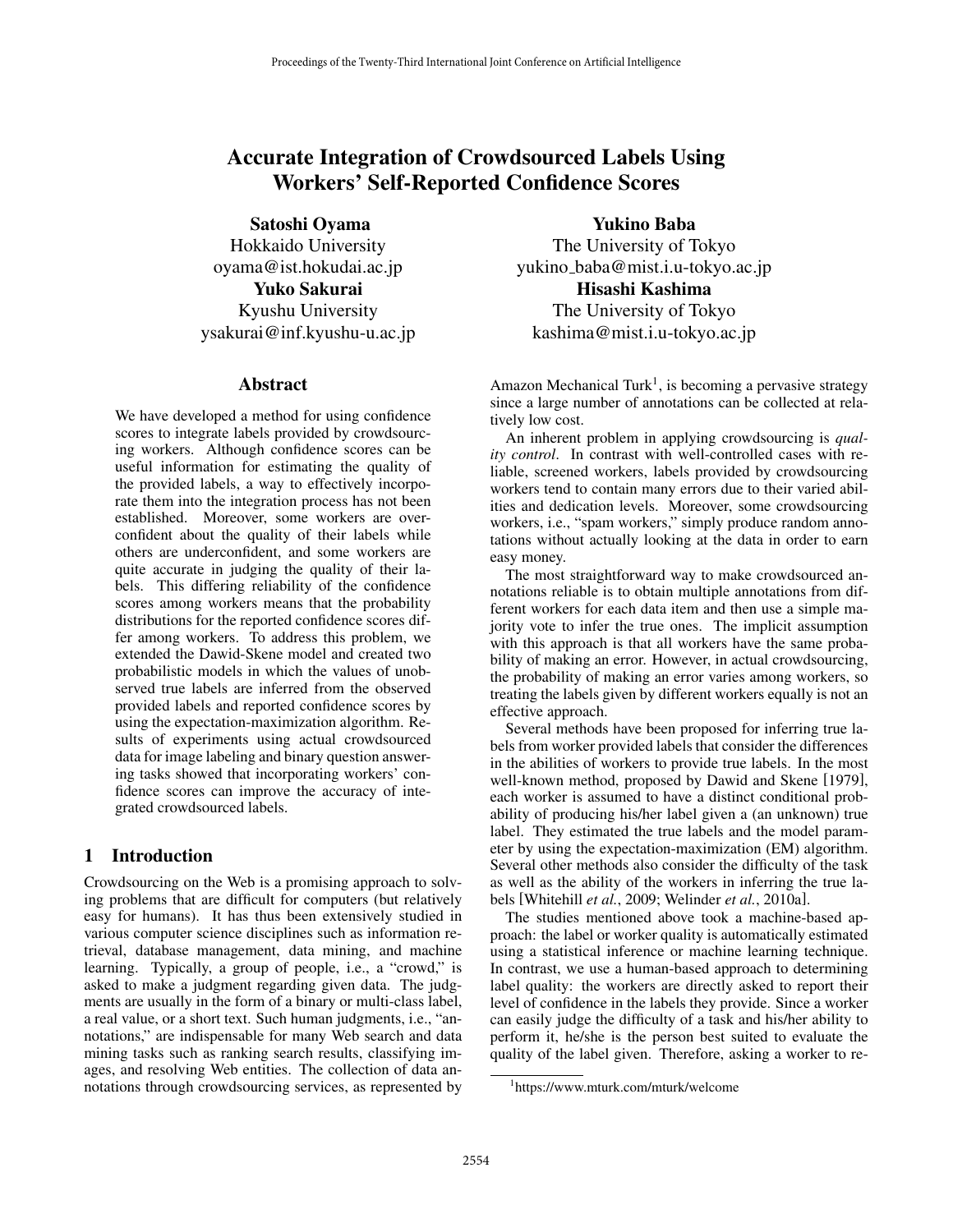

Figure 1: Human intelligence task in which workers are asked to assign confidence scores

port the quality of the labels given by the worker is reasonable in the framework of human computation. If the evaluation is done at the time of task completion, the additional burden is not onerous. Workers could be asked to assign a numerical confidence score ranging from 0 to 100 or, more simply, to give a binary response, e.g., "confident" or "not confident." Figure 1 shows an example human intelligence task (HIT) in which the worker assigns a confidence score as a percentage ranging from 0 to 100%.

The possibility of using these confidence scores to improve the quality of crowdsourced labels was investigated by Ipeirotis [2009]. He conducted experiments in which workers were asked to report the task difficulty<sup>2</sup>. He showed that the reported difficulty was correlated with the probability of a correct answer. From this finding, he suggested that asking workers about the difficulty of a labeling task might be a promising alternative to estimating it using a sophisticated algorithm. A similar study was conducted by Kazai [2011].

In line with the direction taken by Ipeirotis [2009], we make use of the confidence scores to improve annotation quality. Although confidence scores given by workers should be useful information for inferring the true labels, a way to effectively incorporate them in an inference algorithm has not been established. In addition, the quality of the reported scores varies among workers just as the label quality does. Some workers may be overconfident and report a high level of confidence even though their labels are actually incorrect, while other workers may be underconfident and report a low level of confidence even though their labels are actually correct. Some workers may be quite accurate in judging their actual abilities, i.e., they are "well-calibrated." And other workers may report a level of confidence in a random manner or without due consideration. Figure 2 shows that there was a positive correlation ( $\approx 0.455$ ) between worker confi-



Figure 2: Correlation between accuracy and average confidence of each worker

dence and accuracy<sup>3</sup>. The data points falling on or near the diagonal line represent "well-calibrated" workers. There are many data points representing "overconfident" or "underconfident" workers, i.e., workers whose confidence scores were not consistent with the actual accuracy. This means that the confidence scores should not be treated equally; instead, the characteristics of the individual workers should be taken into consideration.

In this work, we assume that each worker has a distinct conditional distribution for the confidence scores given the true label and his/her labels. This enables us to model each worker's particular tendency in giving confidence scores, such as an overconfident worker who gives a high confidence score with high probability even when the true label and his/her label are different or an underconfident worker who gives a low confidence score with high probability even when the true label and his/her label are the same.

We propose using two generative probabilistic models in which the crowdsourced label depends on both the true label and the workers' confidence scores. The unobserved true labels are estimated from the observed workers' labels and confidence scores by using the EM algorithm, which alternatingly estimates the true labels and the model parameters.

The organization of the paper is as follows. In Section 2, we describe our problem setting and our proposed probabilistic models, which incorporate worker confidence scores as observable variables. Section 3 describes the method used to infer the true labels given the worker labels and confidence scores. Experimental results for image labeling and binary question answering tasks using real crowdsourced data are given in Section 4. Section 5 discusses related work on inferring true labels or worker abilities in crowdsourced labeling tasks. We summarize the key points and discuss possible future work in Section 6.

<sup>&</sup>lt;sup>2</sup>A worker's level of confidence in the label is basically opposite the worker's subjective evaluation of the task's difficulty.

<sup>&</sup>lt;sup>3</sup>This point is discussed in more detail in Section 4.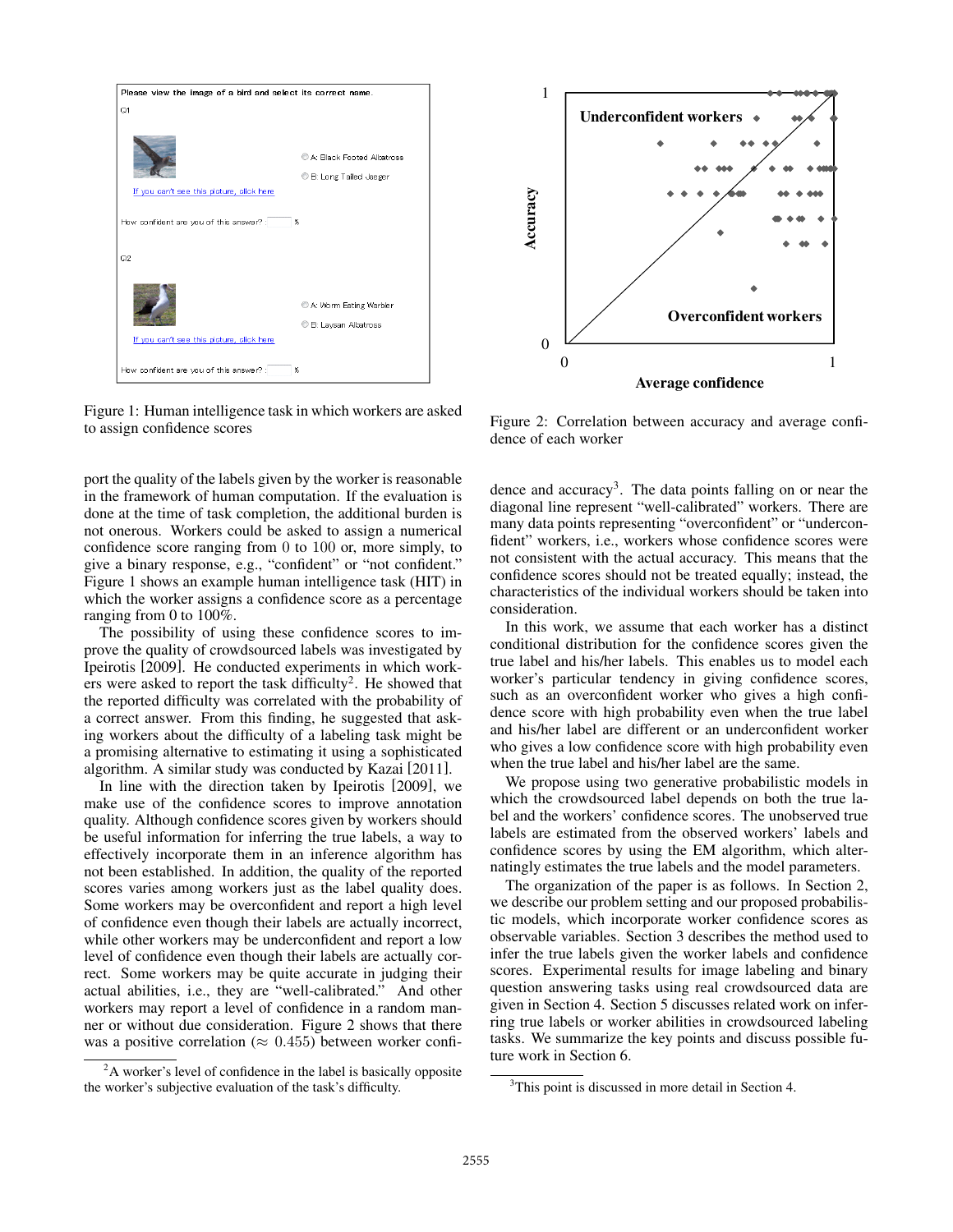### 2 Problem Setting and Proposed Models

#### 2.1 Problem Setting

The problem setting is similar to that of Dawid and Skene [1979]. There are  $N$  data items and  $J$  crowdsourcing workers (each worker does not necessarily label all items). Let  $\mathcal{J}_i \subseteq \{1, \ldots, J\}$  be the subset of workers who labeled item i.  $t_i \in \{0,1\}$   $(i \in \{1,\ldots,N\})$  is the true label for data item i, and  $y_{ij} \in \{0,1\}$   $(j \in \mathcal{J}_i)$  is the label for data i given by worker  $\overline{j}$ . In contrast to the setting of Dawid and Skene [1979], we collect additional information from workers as well as the label estimates. Each worker is asked to assign a confidence score to his/her labels. The level of confidence of worker j in his/her label for item i is given by  $c_{ij} \in \{0, 1\}$  $(j \in \mathcal{J}_i)$ . If the worker is confident,  $c_{ij} = 1$ ; otherwise,  $c_{ij} = 0$ . The confidence score is given as a binary variable for simplicity, but the model can be easily extended to enable the use of more general confidence scores, such as multi-level scales and numerical scores.

Our goal is to infer the set of true labels  $\{t_i\}(i \in$  $\{1, \ldots, N\}$  given the set of workers' labels  $\{y_{ij}\}\$  and the set of confidence scores  $\{c_{ij}\}\ (i \in 1, \ldots, N, j \in \mathcal{J}_i).$ 

#### 2.2 Proposed Models

We propose using probabilistic generative models of the confidence scores as well as the labels given by crowdsourcing workers. With these models, we can use workers' confidence scores as well as their labels to infer the value of the true labels. For example, if a worker's confidence about his/her label for an item is high, the likelihood that his/her label coincides with the true label is high.

Our models are given as a factorization of the joint distribution:

$$
p({ti}, {yij}, {cij})
$$
  
= 
$$
\prod_{i \in {1,...,N}} \prod_{j \in \mathcal{J}_i} p(c_{ij}|y_{ij}, t_i) p(y_{ij}|t_i) p(t_i).
$$

The value of a true label for item  $i$  takes 1 with probability  $p_i$  and 0 with probability  $1 - p_i$ ; that is, it is sampled from a Bernoulli distribution,

$$
p(t_i) = p_i^{t_i} (1 - p_i)^{(1 - t_i)},
$$

with parameter  $p_i$ .

In the original Dawid-Skene model, the prior probability of the true label is common among different items. This is a reasonable assumption for such areas as medical diagnosis, where the typical question (which is common to all items) is whether a person has had a certain disease and we can assume the prior probability of the disease occurring in the population. In crowdsourcing, however, a task can consist of different kinds of questions, such as, "Is Mount Everest the highest mountain in the world?" and "Is the Nile River longer than the Amazon River?" It is difficult to consider a common prior among the answers to these questions. In addition, the choice of class labels is sometimes arbitrary; for example, asking "Is the Amazon River longer than the Nile River?" instead of the latter question changes the correct answer from "yes" to "no." We therefore introduce parameter  $p_i$ , which can be estimated by the rate of workers giving label 1 to item  $i$ .

Worker labels  $\{y_{ij} | j \in \mathcal{J}_i\}$  for item i are conditionally independent given true label  $t_i$ . The  $\alpha^{(j)} = {\alpha_0^{(j)}, \alpha_1^{(j)}}$  in Figure 3 represents the set of parameters for worker  $j$ , where  $\alpha_0^{(j)}$  is the probability of worker j giving label 1 if the true label is 0, and  $\alpha_1^{(j)}$  is the probability of worker j giving label 1 if the true label is 1. Therefore, when  $t_i = 1$ , label  $y_{ij}$  given by worker j for item i is sampled from a Bernoulli distribution,

$$
p(y_{ij}|t_i=1) = (\alpha_1^{(j)})^{y_{ij}} (1 - \alpha_1^{(j)})^{(1 - y_{ij})},
$$

with parameter  $\alpha_1^{(j)}$ . Similarly, when  $t_i = 0$ , label  $y_{ij}$  given by worker  $j$  for item  $i$  is sampled from a Bernoulli distribution,

$$
p(y_{ij}|t_i=0) = (\alpha_0^{(j)})^{y_{ij}} (1 - \alpha_0^{(j)})^{(1 - y_{ij})},
$$

with parameter  $\alpha_0^{(j)}$ .

Worker j's confidence score  $c_{ij}$  for his/her label for item i depends on the true label  $t_i$  and his/her label  $y_{ij}$ , and it is also sampled from a Bernoulli distribution. Our two proposed models, a worker-independent model and a worker dependent model, are variants of the confidence generating model.

In the worker dependent model,  $\boldsymbol{\beta}^{(j)}$  =  $\{\beta_{00}^{(j)}, \beta_{01}^{(j)}, \beta_{10}^{(j)}, \beta_{11}^{(j)}\}$  is the set of parameters specific to worker *j*. Here, for example,  $\beta_{00}^{(j)}$  is the probability that worker j's confidence  $c_{ij} = 1$  when true label  $t_i = 0$  and worker j's label  $y_{ij} = 0$ . In this case, the confidence is sampled from the following distribution.

$$
p(c_{ij}|t_i=0,y_{ij}=0)=(\beta_{00}^{(j)})^{c_{ij}}(1-\beta_{00}^{(j)})^{(1-c_{ij})}.
$$

When  $t_i = 0$  and  $y_{ij} = 1$ , the confidence is sampled from the following distribution.

$$
p(c_{ij}|t_i=0,y_{ij}=1)=(\beta_{01}^{(j)})^{c_{ij}}(1-\beta_{01}^{(j)})^{(1-c_{ij})}.
$$

The conditional distributions for the other two cases,  $p(c_{ij} | t_i = 1, y_{ij} = 0)$  and  $p(c_{ij} | t_i = 1, y_{ij} = 1)$  are similarly defined.

In the worker independent model, all workers are assumed to share the identical parameters  $\beta = {\beta_{00}, \beta_{01}, \beta_{10}, \beta_{11}}(=$  $\beta^{(j)}$ ). For example, when true label  $t_i = 0$  and worker j's label  $y_{ij} = 0$ , the confidence is sampled from the following distribution (common to all workers).

$$
p(c_{ij}|t_i = 0, y_{ij} = 0) = (\beta_{00})^{c_{ij}} (1 - \beta_{00})^{(1 - c_{ij})}
$$

.

The conditional distributions for the remaining cases,  $p(c_{ij} | t_i = 0, y_{ij} = 1), p(c_{ij} | t_i = 1, y_{ij} = 0)$ , and  $p(c_{ij} | t_i = 1)$  $1, y_{ij} = 1$ , are defined similarly.

The worker dependent model is not based on such an assumption. Introducing worker specific distributions for the confidence values enables more flexible worker modeling, so the model captures the different tendencies among workers in reporting their confidence, i.e., overconfident workers reporting high confidence even when their labels are incorrect and underconfident workers reporting low confidence even when their labels are correct.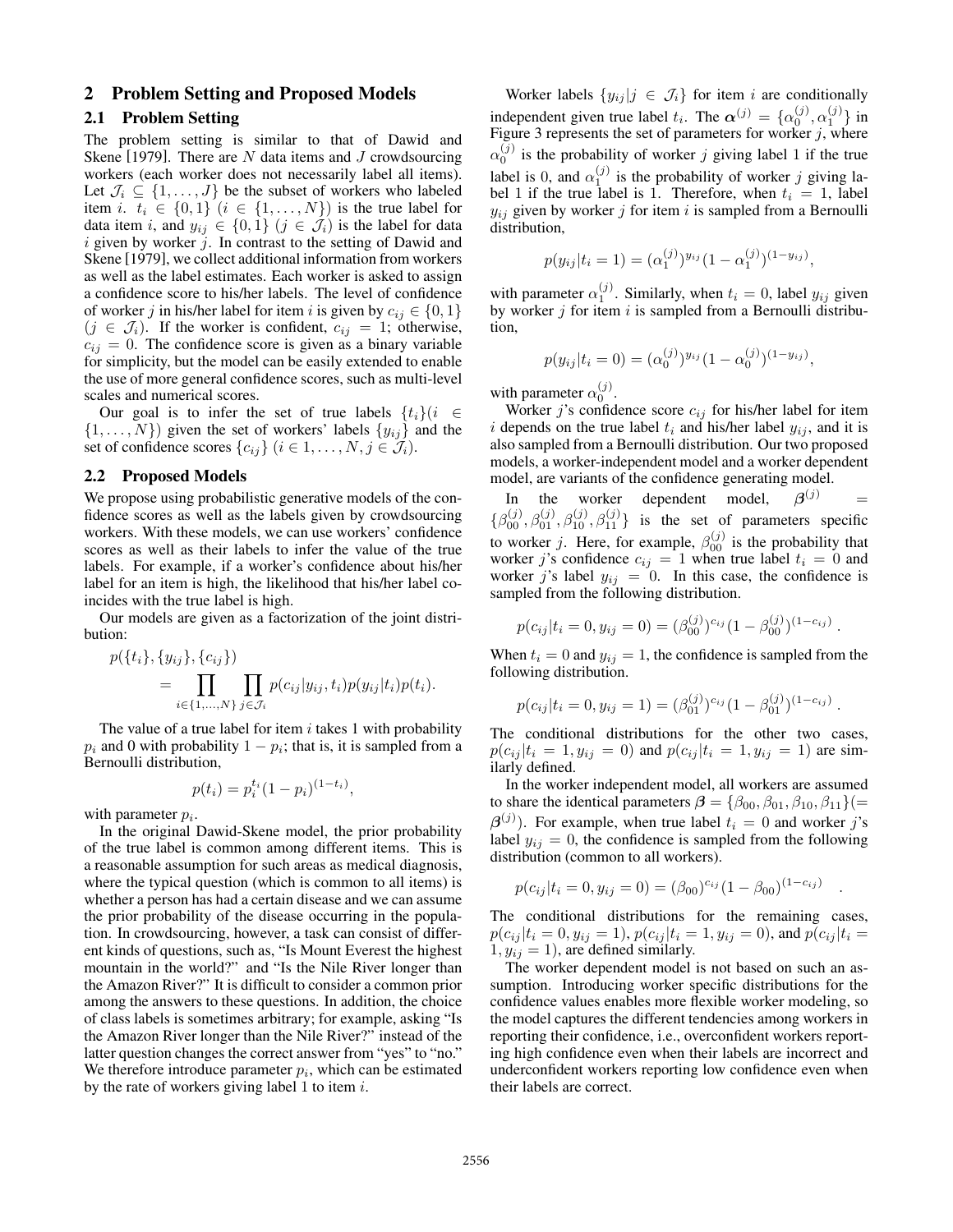

Figure 3: Graphical models for label integration: (a) Dawid-Skene model, (b) worker independent confidence model, and (c) worker dependent confidence model

The differences among the Dawid-Skene model, our worker independent confidence model, and our worker dependent confidence model are illustrated in the graphical models given in Figure 3. We can see that our models extend the Dawid-Skene model by introducing worker confidence scores as probabilistic variables.

#### 3 Inference Algorithm

Given labels  $\{y_{ij}\}\$ and confidence scores  $\{c_{ij}\}\$ obtained from the workers, we want to estimate true labels  $\{t_i\}$ . Similar to the approach of Dawid and Skene [1979], we use the EM algorithm to obtain the maximum likelihood estimate of model parameters  $\{\boldsymbol{\alpha}^{(j)}\}$  and  $\{\boldsymbol{\beta}^{(j)}\}$ , with true labels  $\{t_i\}$  as latent variables.

We first give the EM algorithm for the worker dependent confidence model since it also gives that for the worker independent confidence model as a special case. The EM algorithm for the worker dependent model alternately performs two steps until convergence.

- E-step: Estimate the expected values of unobserved variables  $\{t_i\}$  by using the current estimates of parameters  $\{\alpha^{(j)}\}$  and  $\{\beta^{(j)}\}.$
- **M-step:** Estimate parameters  $\{\alpha^{(j)}\}$  and  $\{\beta^{(j)}\}$  by using the current expectations of  $\{t_i\}$ .

In the E-step, the expectation of  $t_i$  is represented as

$$
E[t_i] = p(t_i = 1 | \{y_{ij}\}, \{c_{ij}\})
$$
  
\n
$$
= \frac{p_i}{z_i} \prod_{j \in \mathcal{J}_i} \left\{ (\alpha_1^{(j)})^{y_{ij}} (1 - \alpha_1^{(j)})^{(1 - y_{ij})} \right\}
$$
  
\n
$$
\times (\beta_{11}^{(j)})^{y_{ij}c_{ij}} (1 - \beta_{11}^{(j)})^{y_{ij}(1 - c_{ij})}
$$
  
\n
$$
\times (\beta_{10}^{(j)})^{(1 - y_{ij})c_{ij}} (1 - \beta_{10}^{(j)})^{(1 - y_{ij})(1 - c_{ij})} \right\},
$$
  
\n(1)

where  $z_i$  is an unknown normalization constant. Computing

the expectation also requires evaluating

$$
1 - E[t_i] = p(t_i = 0 | \{y_{ij}\}, \{c_{ij}\})
$$
  
\n
$$
= \frac{1 - p_i}{z_i} \prod_{j \in \mathcal{J}_i} \left\{ (\alpha_0^{(j)})^{y_{ij}} (1 - \alpha_0^{(j)})^{(1 - y_{ij})} \times (\beta_{01}^{(j)})^{y_{ij}c_{ij}} (1 - \beta_{01}^{(j)})^{y_{ij}(1 - c_{ij})} \times (\beta_{00}^{(j)})^{(1 - y_{ij})c_{ij}} (1 - \beta_{00}^{(j)})^{(1 - y_{ij})(1 - c_{ij})} \right\}.
$$
\n(2)

Solving these two equations (given that  $E[t_i] + (1 - E[t_i]) =$ 1) to obtain the value of  $z_i$ , we obtain the value of  $E[t_i]$ .

In the M-step, the maximum likelihood estimates of  $\alpha_{\mu}^{(j)}(\mu \in \{0,1\})$  are respectively computed by using

$$
\hat{\alpha}_0^{(j)} = \frac{\sum_{\{i: j \in \mathcal{J}_i\}} (1 - E[t_i]) y_{ij}}{\sum_{\{i: j \in \mathcal{J}_i\}} (1 - E[t_i])}
$$
\n
$$
\hat{\alpha}_1^{(j)} = \frac{\sum_{\{i: j \in \mathcal{J}_i\}} E[t_i] y_{ij}}{\sum_{\{i: j \in \mathcal{J}_i\}} E[t_i]} \quad .
$$
\n(3)

 $\beta^{(j)}$  is estimated by using

$$
\hat{\beta}_{00}^{(j)} = \frac{\sum_{\{i:j \in \mathcal{J}_i\}} (1 - E[t_i])(1 - y_{ij})c_{ij}}{\sum_{\{i:j \in \mathcal{J}_i\}} (1 - E[t_i])(1 - y_{ij})}
$$
\n
$$
\hat{\beta}_{01}^{(j)} = \frac{\sum_{\{i:j \in \mathcal{J}_i\}} (1 - E[t_i])y_{ij}c_{ij}}{\sum_{\{i:j \in \mathcal{J}_i\}} (1 - E[t_i])y_{ij}}
$$
\n
$$
\hat{\beta}_{10}^{(j)} = \frac{\sum_{\{i:j \in \mathcal{J}_i\}} E[t_i](1 - y_{ij})c_{ij}}{\sum_{\{i:j \in \mathcal{J}_i\}} E[t_i](1 - y_{ij})}
$$
\n
$$
\hat{\beta}_{11}^{(j)} = \frac{\sum_{\{i:j \in \mathcal{J}_i\}} E[t_i]y_{ij}c_{ij}}{\sum_{\{i:j \in \mathcal{J}_i\}} E[t_i]y_{ij}}.
$$
\n(4)

In practice, we often face the "zero frequency problem." For example, if we have no data such that worker  $j$  gives label 1 with confidence 0 to an instance whose true label is 1, the maximum likelihood estimation gives 0 probability to the event. Therefore, we use the Laplace smoothing technique to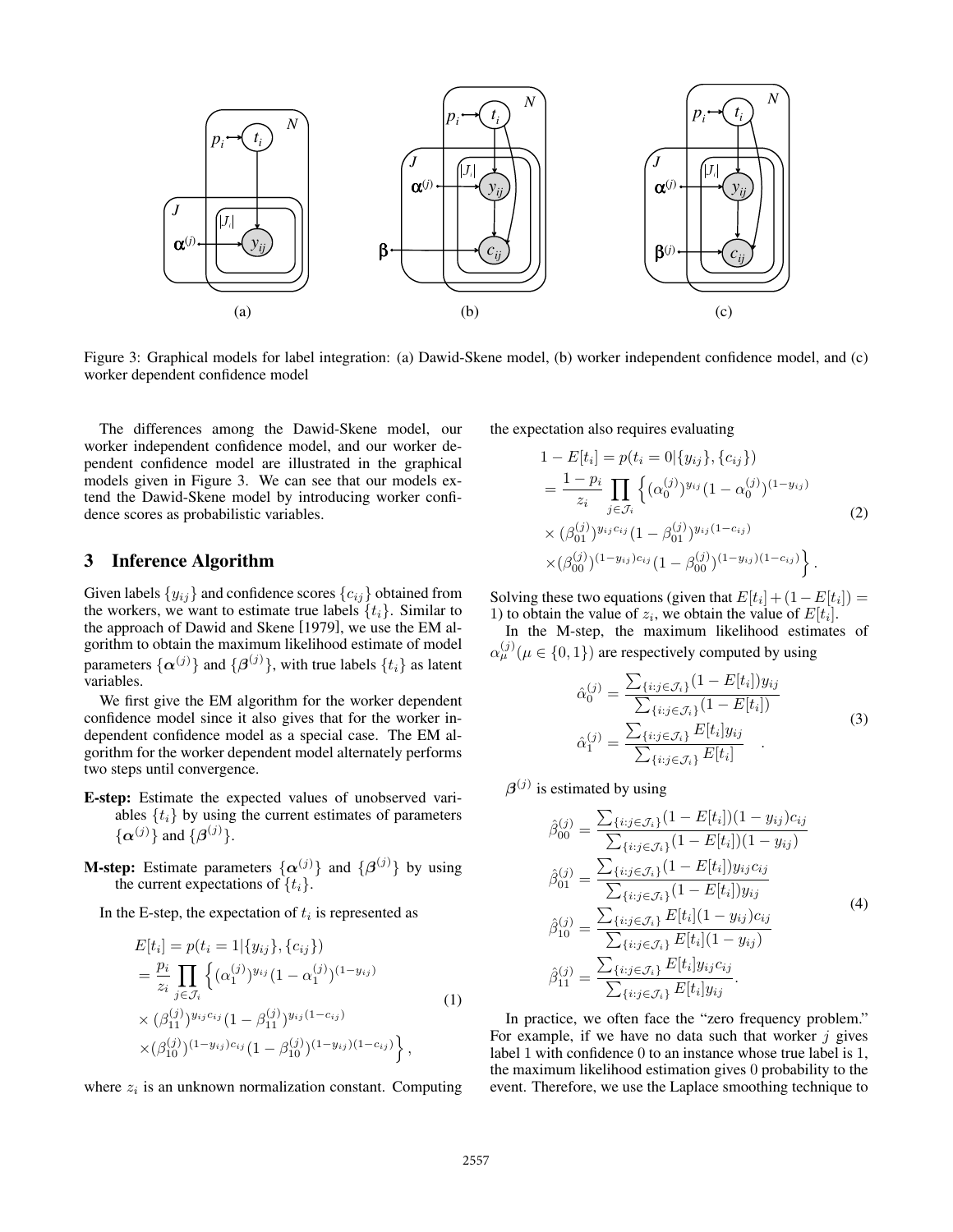

Figure 4: Results for image labeling

give virtual occurrence counts to such unobserved events:

$$
\hat{\beta}_{00}^{(j)} = \frac{\sum_{\{i:j \in \mathcal{J}_i\}} (1 - E[t_i])(1 - y_{ij})c_{ij} + 1}{\sum_{\{i:j \in \mathcal{J}_i\}} (1 - E[t_i])(1 - y_{ij}) + 2}.
$$

The EM algorithm for the worker independent model is given by simply changing  $\beta^{(j)}$  to  $\beta$  in Eqs. (1), (2), and (4) and by changing the domains of summation from  $\{i : j \in \mathcal{J}_i\}$ to  $\{i, j : 1 \le i \le N, 1 \le j \le J\}$  in Eq. (4).

### 4 Evaluation

#### 4.1 Image Labeling

To evaluate the effectiveness of using confidence scores in inferring true labels, we conducted experiments using Amazon Mechanical Turk. We chose ten images from the Caltech-UCSD Birds 200 dataset [Welinder *et al.*, 2010b] and asked crowdsourcing workers to choose one of two bird names as the label for each image. We also asked them to report their level of confidence in each choice. To determine the effect of the number of workers on the accuracy of the inferred labels, we asked 100 workers to label the same ten images. Although each worker labeled all ten images, there were some missing values due to input errors. The workers were instructed to report their confidence level for each answer by entering a numeric value ranging from 0 to 100.

Since our current model is based on the assumption that the confidence score is in binary form, we had to convert the confidence scores into binary form. We first found the median score for each worker and then converted his/her confidence scores greater than the median to 1 and the ones smaller than the median to 0. The confidence scores equal to the median were converted to either 1 or 0 so that the number of confidence scores of 1 and of 0 became better balanced.

To see the effect of the number of workers per task on accuracy, we split the workers into groups of equal size, inferred the true labels from the worker labels and confidence scores within each group, and averaged the accuracies of the true labels obtained from each group. We conducted experiments with four different group sizes: 5, 10, 20, and 50. The average accuracies for each group size were obtained with majority vote, the Dawid-Skene model, the worker-independent confidence model, and the worker-dependent confidence model.



 $\blacksquare$ Majority vote  $\blacksquare$ Dawid-Skene  $\blacksquare$ Worker independent  $\blacksquare$ Worker dependent

Figure 5: Results for binary question answering

As shown in Figure 4, with 50 workers, all three models and even a simple majority vote provided sufficient accuracy due to the high level of redundancy. In practice, however, the number of workers that can be used for a task is limited due to cost. Ten workers at most for each task would be a reasonable number. As shown in Figure 4, when the number of workers was 5 or 10, the two models using the confidence score achieved better accuracy than majority vote and the Dawid-Skene model. In particular, for the case of 5 workers per task, the worker-dependent confidence model greatly outperformed the other models.

#### 4.2 Binary Question Answering

We conducted experiments using another dataset, one containing 120 binary questions on general knowledge, e.g. "Is Mount Everest the highest mountain in the world?" We used Lancers crowdsourcing service<sup>4</sup> to collect answers for this dataset. Each question was answered by ten crowdsourcing workers. Again, along with the answers, we also asked them to assign confidence scores. The confidence scores were processed in exactly the same way as in the image labeling experiments. We collected the confidence scores, which ranged from 0 and 100, and converted them into binary form.

<sup>4</sup> http://www.lancers.jp/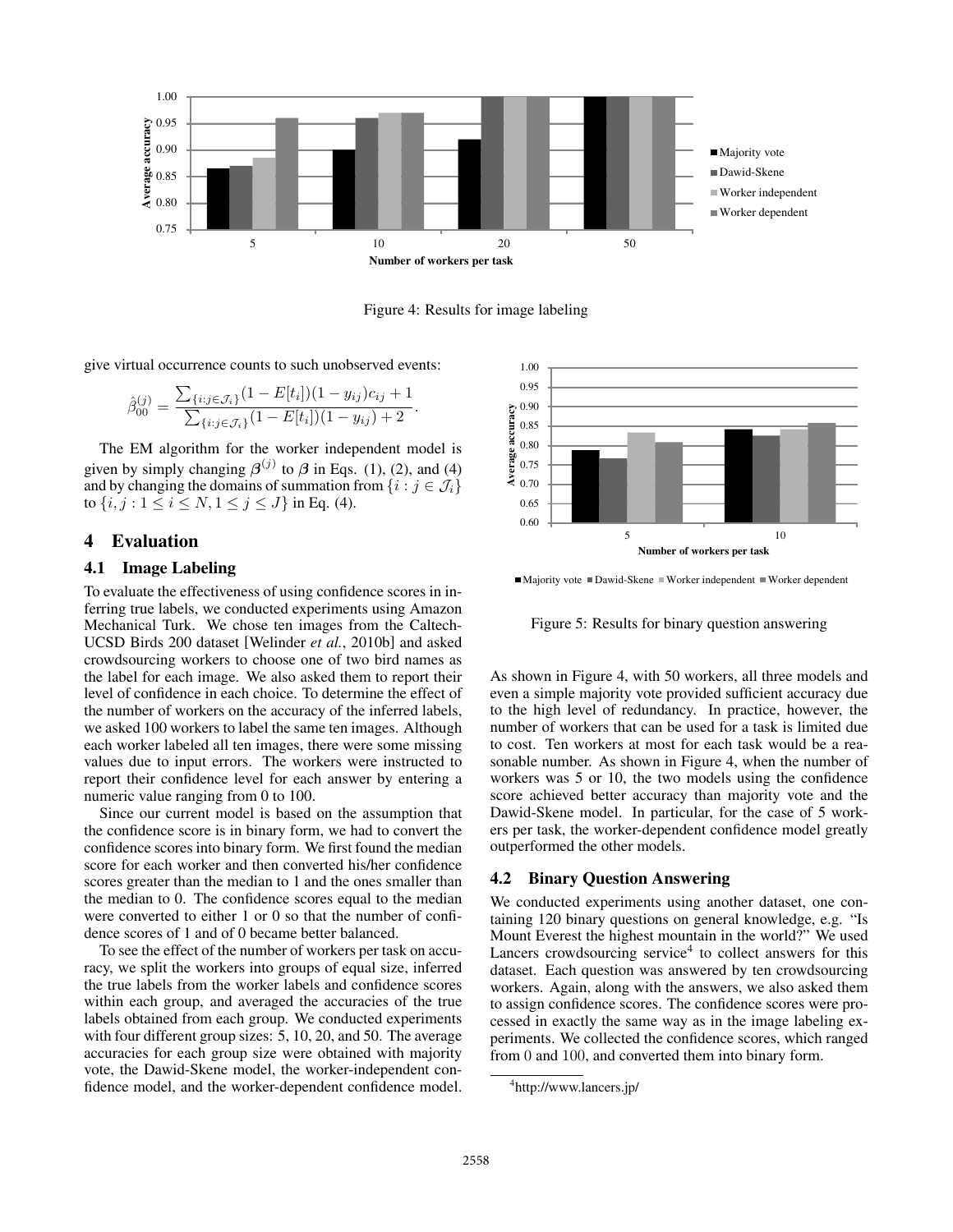In this case, totally 42 workers involved in the tasks. As shown in Figure 5, when we used all ten of the workers' labels, the accuracy of simple majority vote was similar to that of the two models using the confidence score. As we saw in the results for image labeling, majority vote can achieve sufficient accuracy when the number of labels per item is relatively large. In contrast, when we used the labels of half the workers (average number of labels per item is five), the worker-independent confidence model achieved the best accuracy, followed by the worker-dependent confidence model. The better performance of the worker-independent model is attributed to the fact that the variations in the confidence scores given by the workers were smaller than those for the image labeling experiments. The standard deviation of the average scores for image labeling was 0.22 while that for binary question answering was 0.16.

# 5 Related Work

### 5.1 Quality Control in Crowdsourcing

One of the fundamental challenges in crowdsourcing is controlling the quality of the obtained data. Crowdsourcing workers are rarely trained and do not necessarily have adequate ability to complete their assigned tasks accurately [Snow *et al.*, 2008]. There are also great differences in the skill levels of such workers. A particular problem is malicious behavior by spam workers [Eickhoff and de Vries, 2011]. These workers are motivated by financial reward and thus complete the task as quickly as possible with minimum effort, resulting in worthless submissions.

Promising approaches for quality control can be categorized into task design [Kittur *et al.*, 2008], worker filtering, and inter-agreement metrics for multiple submissions. A widely used approach is to obtain multiple submissions from different workers and aggregate them by applying a majority vote [Sheng *et al.*, 2008] or other rules. Dawid and Skene [1979] addressed the problem of aggregating medical diagnoses from multiple doctors to improve decision accuracy. Smyth *et al*. [1995] applied this method to the problem of inferring true labels for images from multiple noisy labels. Whitehill *et al*. [2009] explicitly modeled the difficulty of each task, and Welinder *et al*. [2010a] introduced the idea of evaluating the difficulty of each task differently for each worker.

A number of researchers in the machine learning and data mining communities have addressed the problem of supervised learning from multiple labels obtained from crowdsourcing workers [Sheng *et al.*, 2008]. Raykar *et al*. [2010] extended the Dawid-Skene model to enable inferring both the true labels and predictive models simultaneously. Yan *et al*. [2010] presented a model in which the error rate of the workers is assumed to depend on the task. Kajino *et al*. [2012] proposed a convex optimization formulation for learning from crowds. Other research has contributed to labeler selection in the contexts of repeated trials [Donmez *et al.*, 2009], active learning [Yan *et al.*, 2011], and clustering [Gomes *et al.*, 2011].

### 5.2 Use of Confidence Scores in Quality Control

We assume that confidence scores are useful information for estimating the reliability of labels given by workers; however, this assumption is not especially novel. Ipeirotis [2009] conducted an experiment to examine the correlation between the self-reported difficulty of tasks and the probability of correct answers. Kazai [2011] investigated the relationship between worker confidence and label quality in the context of document relevance assessment. Branson *et al*. [2010] collected three-level confidence scores for visual recognition tasks. However, these efforts did not include the use of confidence scores for quality control purpose, and they did not investigate the usefulness of the scores.

In Kazai's study, each worker was asked to rate his/her familiarity with the given topic and the task difficulty. The results showed that workers who rated the task easier had higher accuracy. However, the workers who claimed to be an expert had less accuracy than the ones who did not. Karzai postulated that veteran workers would be better at measuring their expertise than amateur workers and that the less confident workers would be more likely to take more time completing the tasks.

While Ipeirotis and Kazai investigated the correlation between worker confidence and the reliability of the output, to the best of our knowledge, we are the first to propose a method for utilizing the level of confidence to improve the quality of crowdsourced labels. Studies using item response theory [de Ayala, 2009] have used tests consisting of multiple choice questions for which each examinee was asked to express his/her degree of confidence that the response was correct [de Finetti, 1965]. The assumptions made in item response theory differ significantly from those in crowdsourcing; the true answers are known to the test provider in item response theory while they are unknown in crowdsourcing.

## 6 Conclusion

We propose utilizing crowdsourcing workers' confidence scores to integrate their answers and to infer the unobserved true labels. We extended the Dawid-Skene model to incorporate confidence scores into the label generation process; that is, workers' confidence levels scores depend on the unobserved true labels and workers' labels. We devised an EMbased algorithm for estimating the model parameters and true labels. The experimental results showed that incorporating workers' confidence scores can improve the accuracy of integrated crowdsourced labels, especially when the number of workers that can be used for a task is limited.

One possible future direction is to design effective ways of asking workers to assign confidence scores. In item response theory [de Ayala, 2009], examinees are sometimes asked to assign a confidence distribution to the response they give to each question [de Finetti, 1965]. Kato and Zhang [2010] reported that more than 60% of the confidence scores were either '0%' or '100%' in their experiments and suggested adding a pre-training phase for teaching examinees how to better represent their confidence. How to ask workers to assign confidence scores is an important research question. Although assigning a confidence score for each response is rel